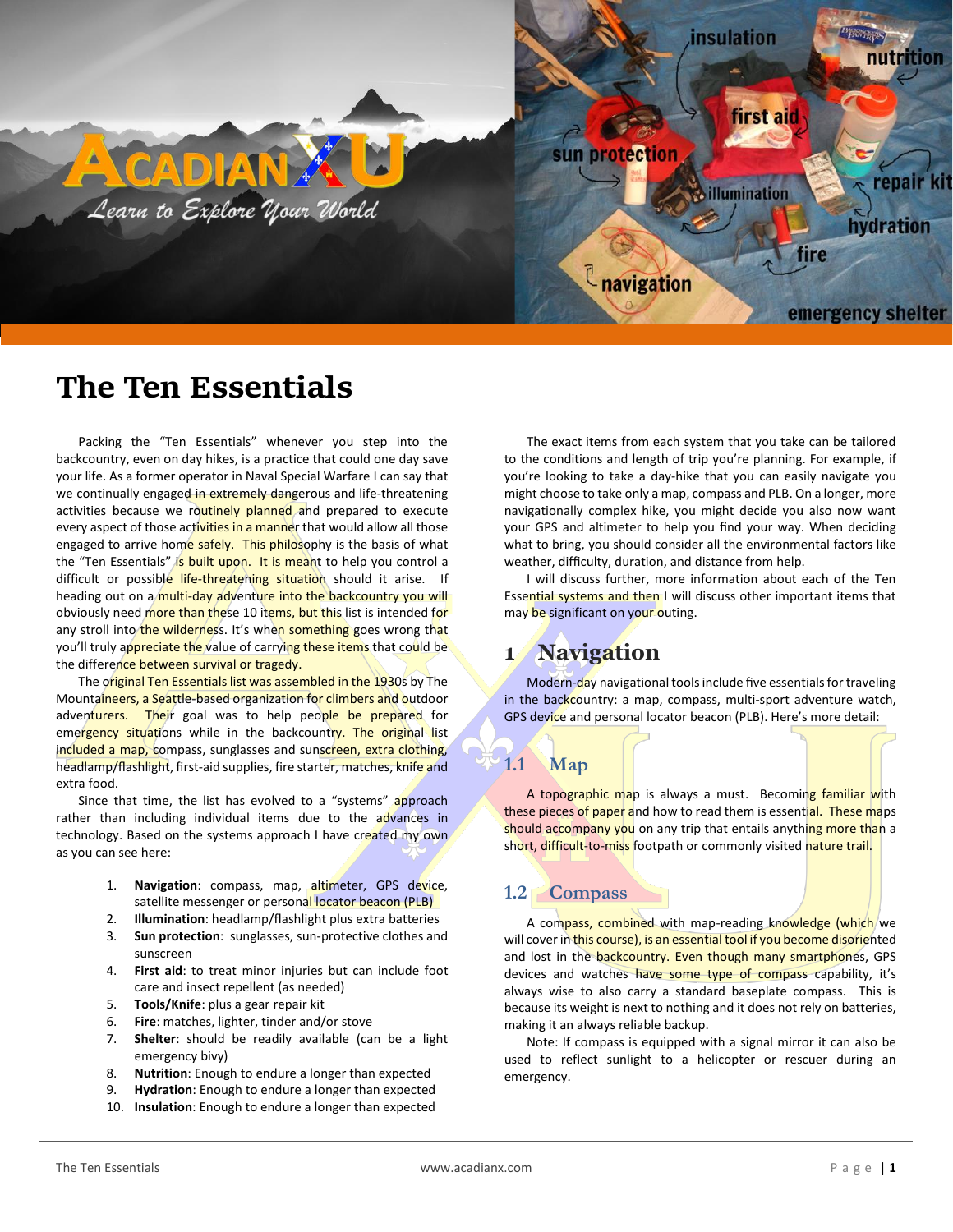### **1.3 GPS Device**

A GPS device uses a satellite to accurately relay your grid point coordinates. This then allows you to accurately find your location on a map. Those designed specifically for backcountry use are often built durable and weatherproof. Another common option is to use a smartphone with a GPS app. With that in mind you should consider that most phones are more fragile, so you'll likely need to protect it with a durable case. Whichever you choose, keep in mind that these devices run on battery power. With that in mind you will need to monitor your battery power levels and probably carry extra batteries or a power supply capable of recharging all of your devices.

#### **1.4 Multi-Sport GPS Adventure Watch**

Over the last 5 years these accessories are like having a computer strapped to your wrist. It uses a multitude of sensors that can detect altitude, temperature, location, speed, bodily movement and so on... This info helps you track your progress and determine your location on a map. They also have the added benefit of being readily available on your wrist and getting up to date information is as easy as picking up your arm. I have used the Garmin Fenix now for five years and it has never let me down.

#### TIP: GPS DEVICES

Modern backpackers have several options available to them when it comes to GPS technology.

- **A Smart Phone App** has become one of the most popular way for hikers to navigate by GPS. The extensive libraries of free digital worldwide maps made available by these apps, if downloaded before entering the wilderness areas, allow freedom to travel hills near and far. In my experience the Gaia GPS app has been the most useful and reliable thus far.
- **Dedicated GPS Units** are not as user friendly and have fewer maps available, but they are rugged and weatherproof as compared to phones. I typically use the Garmin line which can also double as an SOS device.
- **Digital Wristwatches** can now provide GPS coordinates, speed, temperature, and altitude just to name a few that can be used in conjunction with a physical map. Some even now show tiny maps. I have used the Garmin Fenix now for 5 years and it has never let me down.

### **1.5 Personal Locator Beacon (PLB) or Satellite Messenger**

These gadgets can be used to alert emergency personnel if you need help in the backcountry. When activated in an emergency, they will determine your position using GPS and send a message via government or commercial satellites. A satellite messenger or PLB can be a wonderful backup to have in case something goes amiss. In addition, they will work in remote locations where a cell phone cannot be counted on to have a signal. The SpOT device and the Garmin line of Iridium Satellite PLB devices have proven themselves in the field. They now also offer a texting capability when connected to your Smart Phone.

## **2 Illumination**

Unless you possess the ears of a bat, you need to be able to see in low light situations in the wilderness, so you always need to have a light source with you. The headlamp is the go-to choice of most backcountry travelers because it keeps your hands free for all types of tasks, whether that's cooking dinner or setting up your tent. Always carry extra batteries. A small backup LED flashlight with a reverse clip (for attaching to the brim of your hat) is also advisable.

## **3 Sun Protection**

It does not matter where you are going or when, you should always pack with you and wear sunglasses, sun-protection clothing and sunscreen. Not doing so is an example of poor judgement and can result in sunburn and/or snow blindness in the short term. The longterm effects are much more serious and can potentially include premature skin aging, skin cancer and cataracts.

### **3.1 Sunglasses**

Nothing beats a great pair of shades because they protect your eyes from potentially damaging radiation, not to mention they make you look cool. You'll need extra-dark glacier glasses if you're preparing for extended travel on snow or ice. The threat of snow burn is real. You will need a pair that is effective at blocking 100% of ultraviolet light (UVA and UVB)—a key function of quality lenses. UVB rays, the rays that can burn your skin, have also been related to the development of cataracts. Groups should carry at least one extra pair of sunglasses in case someone loses, damages or forgets to bring theirs.

#### **3.2 Sunscreen**

Long hours in the sun and continuous exposure to UV light to exposed skin can cause serious damage if unchecked. UV light is the cause of sunburn, premature skin aging and skin cancer. In order to help limit your exposure to UV it is recommended that a suitable sunscreen is worn. When choosing a sunscreen, health professionals advise selecting: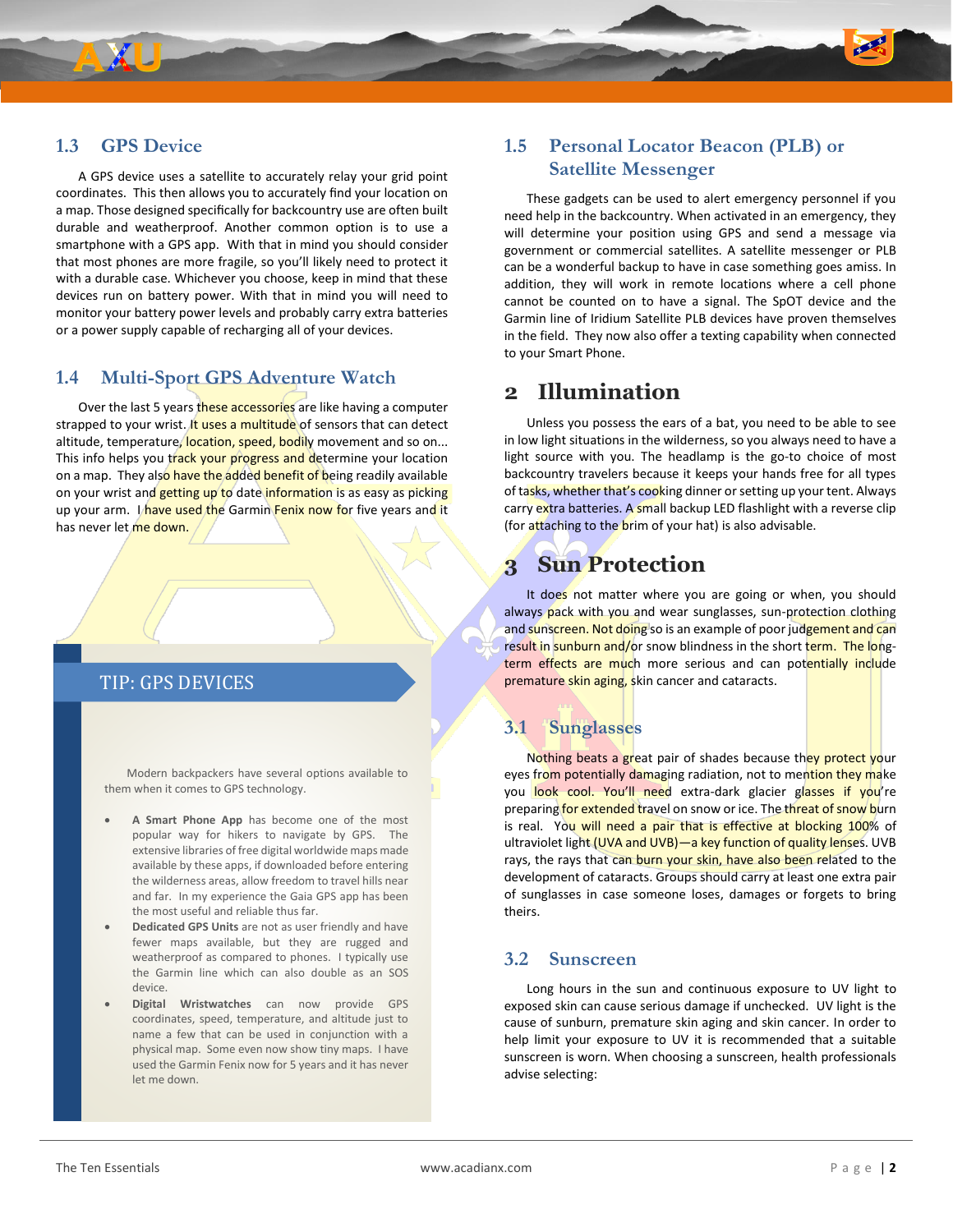### TIP: A SUNPROTECTION **STRATEGY**

- First, wear proper sunglasses.
- Then, sun-protective clothes such as: hat, long sleeves, and pants.
- Adequately apply a minimum SPF 30 broad-spectrum sunscreen to all exposed skin.
- Use sunscreen or an SPF-rated lip balm to protect lips.
- Reapply sunscreen frequently.
- When using both sunscreen and insect repellent, first apply sunscreen and allow it to dry. Once it has dried to your skin, apply the insect repellent.
- A minimum sun protection factor (SPF) of at least 15, though SPF 30 is recommended for extended outdoor activity.
- A sunscreen that blocks both UVA and UVB rays.

Apply the sunscreen liberally and completely to the exposed skin on your body. Keep in mind that UV rays can reflect off of snow and water so don't neglect to get spots like the bottom of your chin and nose. Depending on many factors such as the time of day, sweat and more, you should reapply as frequently as every two hours. It is also advisable to apply a SPF-rated lip balm as well.

### **3.3 Sun-Protection Clothing**

Clothing can be an effective way of blocking UV rays from reaching your skin. But don't forget you'll still need sunscreen for any exposed skin, like your face, neck and hands. Many lightweight, synthetic pieces of clothing are made with an ultraviolet protection factor (UPF) rating. The purpose of this is to indicate how effective the pieces are against UVA and UVB light. A key accessory for sun protection is a hat, preferably one with a full brim.

## **4 First Aid**

It's essential to carry a first aid kit that is capable of treating most minor injuries you may encounter in the backcountry. Minor wounds can lead to more serious conditions not treated for infection and left unchecked. Pre-assembled first-aid kits take the guesswork out of creating your own, though as you gain more experience you may personalize these kits to suit individual needs. Key items your kit needs to stock are:

- treatments for blisters
- adhesive bandages of various sizes
- several gauze pads
- adhesive tape
- disinfecting ointment
- over-the-counter pain medications
- nitrile gloves ought to be included as well

The length of your trip and the number of people involved will influence the contents of your kit. It's also good practice to ensure that everyone in the group carries their own kit so to ensure there is an adequate supply. Carrying some sort of compact guide to handle medical emergencies is also advisable.

## **5 Tool Kit/Knife**

Knives are useful for gear repair, food preparation, first aid, stabbing a ferocious attacking animal or other emergency needs, making them vital for every outing. A knife can be as simple as a single foldout blade or it can be much more elaborate featuring multitools that can include things like one or two flathead screwdrivers, a can opener and/or a pair of plyers. A multi-tooled knife makes itself indispensable especially when repairs are needed for your gear. A small gear repair kit should also be included because it can get you

## TIP: CHOOSING A HEADLAMP

- **Beam Type, Output, and Distance**. When selecting a headlamp, choose one that has both a wide beam and a spot beam. The source output of headlamps are rated in lumens, a beam distance measured In meters, and a runtime measured In hours. For general-purpose backpacking, a lamp rated at least 50 lumens' that casts a beam at least 160 feet (50 meters) and has a runtime of at least 24 hours will suffice. Keep In mind that the amount of daylight varies considerably depending on the time of year and location. If you anticipate considerable nighttime operations (for example, search and rescue), choose a higher rated beam with a top strap and larger battery pack positioned at the back of the head. More illumination utilizes more battery power.
- **Weight**. The average headlamp weighs 3 to 4 ounces (85 to 115 grams), and all are similar in size. High-powered models are larger and heavier (up to 11 ounces, 300 grams). Ultralight models can weigh less than an ounce.
- **Brightness Modes**. Most headlamps offer varying brightness. Use low for around camp to conserve battery life and not annoy your belay partners. A high beam is useful for moving through terrain at night.
- **Battery Type**. Choose a headlamp powered by AA or AAA batteries, a battery type shared by other electronics you may be taking such as a SpOT Messenger or dedicated GPS device (for more on batteries see "Batteries" later in this lecture).
- Additional features include a red lamp to protect nighttime vision, a flashing mode for use as an emergency beacon. and a regulated output to keep the beam brightness steady until the batteries are depleted.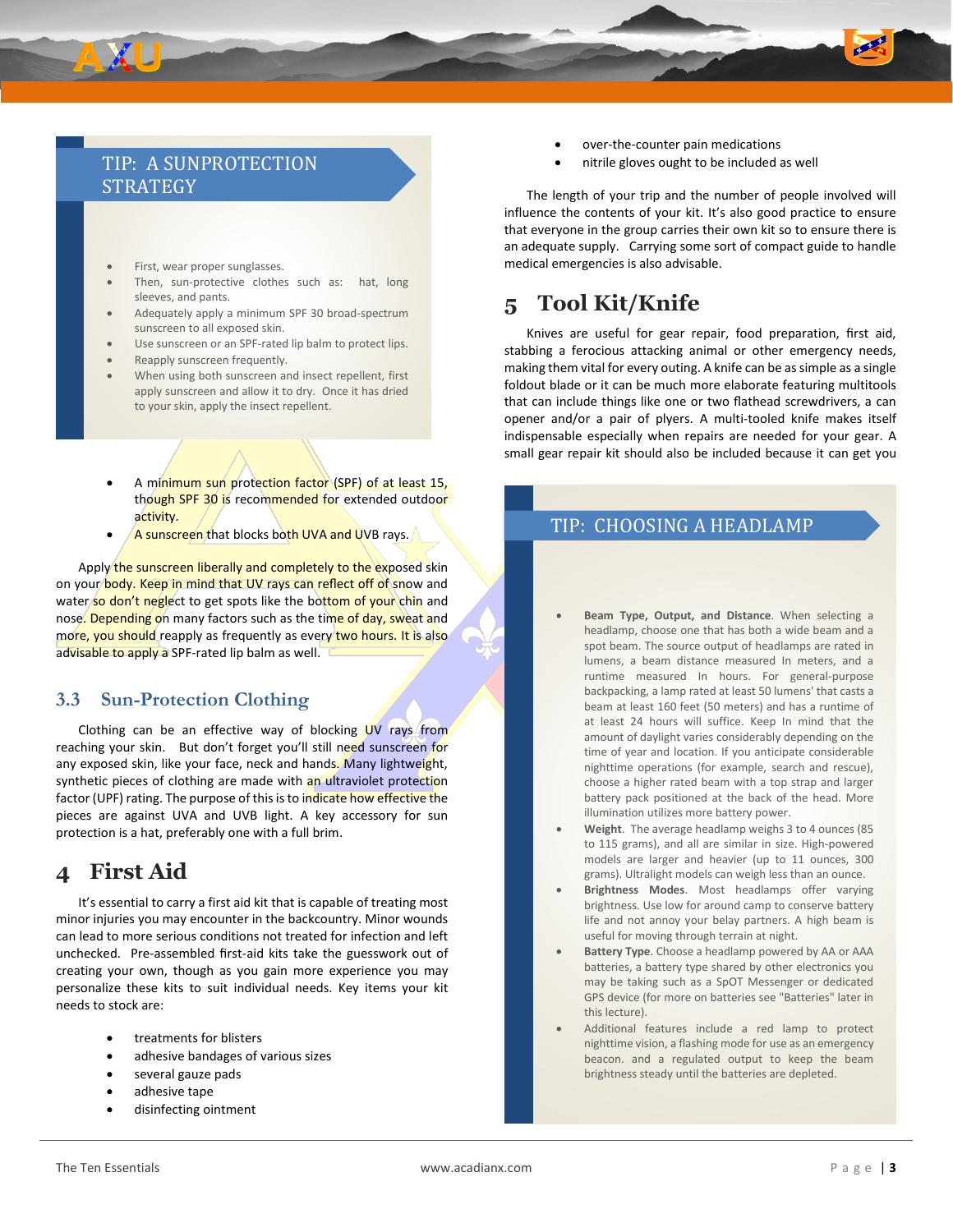

out of a jam in the backcountry (and the more isolated you are, the more valuable your kit turn out to be). Popular items include duct tape, parachute cord, fabric repair tape, zip ties, safety pins and repair parts for a water filter, tent poles, stove, sleeping pad, crampons, snowshoes and skis.

## **6 Fire**

In case of an emergency, you need to have dependable resources with you for starting and maintaining a fire. This is usually a disposable butane lighter, but matches are also appropriate as long as they are waterproof or stored in a waterproof container. Generaluse matchbooks are often too weak and inadequately structured to be trusted for wilderness use.

A fire-starter is an element that helps you kickstart a fire and is essential in wet conditions. The ideal fire starter ignites rapidly and maintains heat for more than a few seconds. Examples of this include candles, priming paste, dry tinder stored away in a plastic bag, heat "nuggets" (wood clusters soaked in resin) and even lint trappings from a household clothes dryer.

For excursions where firewood is not available, a stove is recommended as an emergency heat and water source. This can be the case on trips above tree line and/or on snow.

## **7 Emergency Shelter**

Protection from the wind and rain in case you get stranded or injured on the trail is essential. Because of this you should Always carry some type of emergency shelter. Options include:

- an ultralight tarp
- a bivy sack
- an emergency space blanket (compact and lightweight)
- or even a large plastic trash bag.

It's important to understand that if your tent is your only emergency shelter then you should have it with you at all times (it's much better to have it and not need it than to need it and not have it).

## **8 Nutrition**

When heading out on the trail you will need to keep your energy levels up and stay nourished. You need to bring with you snacks and meals to sustain yourself for the duration you plan to be out in the backcountry. In addition, you should bring an extra day of food in case something happens that causes an extended outing such as an injury or bad weather. The type of food to bring are items that are ready to eat and have a long shelf life such as energy bars, jerky, and dried fruit.

## **9 Hydration**

Even more critical than carrying enough food is staying hydrated. The rule of thumb for the backcountry is to plan to consume about a gallon of water a day. Now you can plan to carry all the water you need in or you can treat water that you find. If this is the case, then

you need to have a water plan. You need to know exactly where you can find water and when and how you are going to treat it. There are several different methods:

- filter/purifier
- chemical treatment
- stove for melting snow

The water consumption above is based on moderate activity in moderate temperatures. You may need to carry more than that subject to factors like the outdoor temperature, altitude, level of exertion or an emergency.

## **10 Insulation**

Conditions can abruptly turn wet, windy or chilly in the backcountry or an injury can result in an unplanned night out, so it's necessary to carry extra clothes beyond those required for your trip.

When deciding what to bring, think about what you would need to survive a long, inactive period out in the elements. Common options include a layer of underwear (tops and bottoms), an insulating hat or balaclava, extra socks, extra gloves and a synthetic jacket or vest. For winter outings, bring insulation for your upper body and legs.

### TIP: CHOOSING TREKKING POLES

These are the features you want to take into consideration when selecting trekking poles:

- **Grips.** Cork or foam grips are designed for bare hands. Rubber grips are for use with gloves but after extended use tend to cause blisters on bare hands.
- Shafts. Aluminum poles have the tendency to bend before they break. Carbon fiber poles are light weight but more expensive and may fracture unexpectedly.
- **Shock Absorbers**. They add weight and cost. personally do not use them as they tend to wear out over time.
- **Baskets**. Most poles come with snow baskets, beneficial also on ground or rock where it's easy to jam a pole tip. Larger baskets are helpful when the snow is soft.
- **Tips**. Carbide steel withstands abrasion. Option for rubber tip for traction.
- **Length**. Most poles are adjustable using a locking mechanism. Proper fit is when they are long enough to allow a 90-degree angle at the elbow when standing on level ground. Poles should retract or fold for easy stowing inside the pack.
- **Locking mechanisms**. Older designs primarily used twist-locks, which were prone to slipping when heavy loads were applied. External lever and push button locks are more reliable and faster to adjust in the field. Folding poles use an internal cord to keep sections together and securely aligned.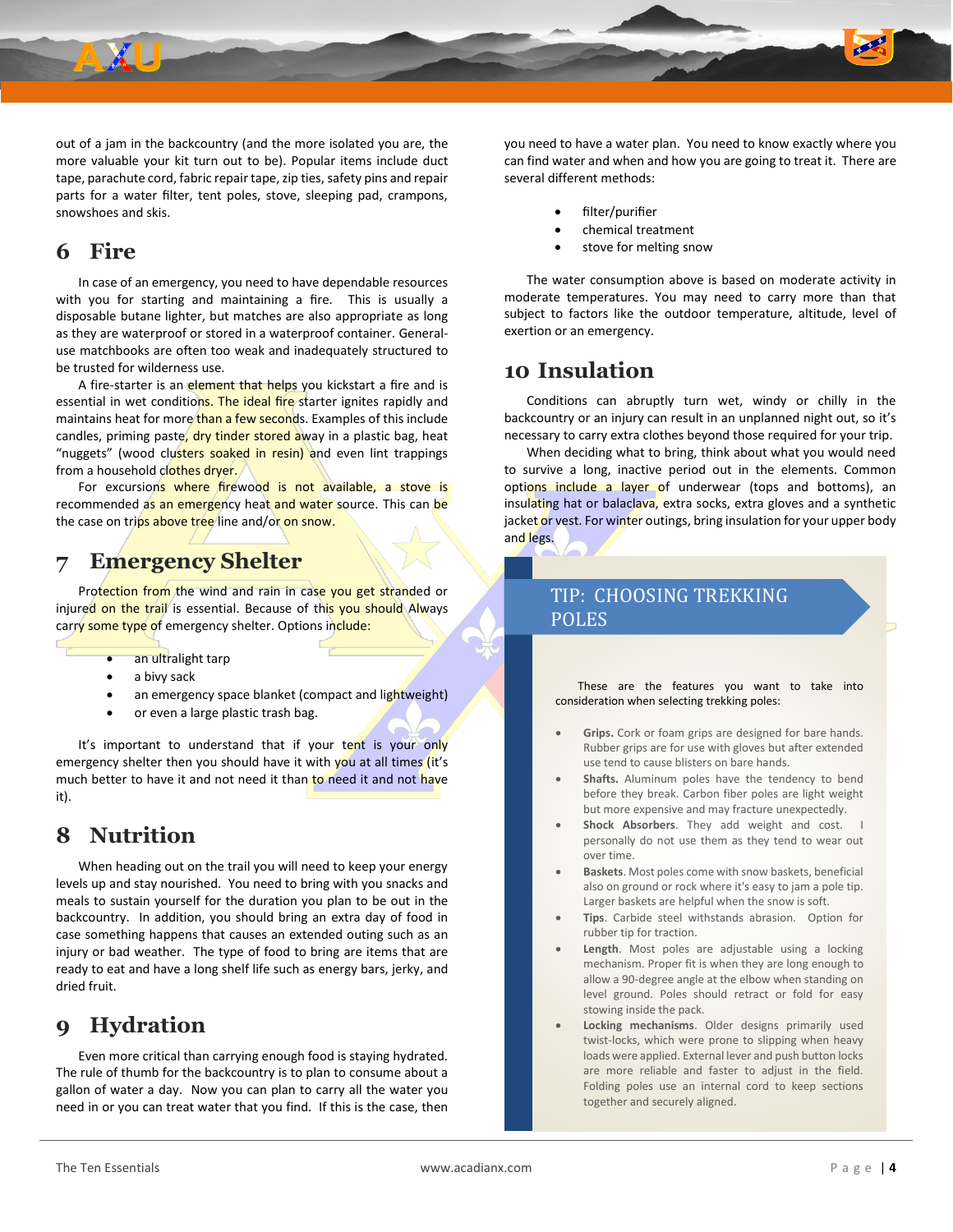

The footwear you utilize are among some of the most important pieces of equipment that you bring into the backcountry. With every step, they are the direct interface between your body and the landscape. Boots come in an almost infinite array of heights, weights, materials, soles, etc. They should be selected according to your needs, meaning, day trip vs. multiday, pack weight, terrain, season, temperature, your hiking style (traditional versus ultralight), and your physical characteristics (e. g., weak ankles) to name a few. And there isn't one boot that is best for every condition. The boots that are best for a day hike are not the best boots for a multiday winter camping expedition. Boots are an investment in protecting your feet. Selecting, fitting, breaking and caring for your boots will help them last a long time and will maximize your own comfort and safety.

### **11 Other Gear to Keep in Mind**

In addition to the  $10$  Essentials there are many other items that will prove useful should you need them. Over time you will develop what works best for you in different conditions. Just remember as what was stated in the beginning of this lecture to be prepared. Think ahead. Take the time to envision scenarios of possible dangers and unforeseen circumstances, which can include being injured, separated from your party, and lost. How would you react in those situations? What is your response plan? What equipment would be necessary to execute that plan? What risks are you willing to accept and what risks can you mitigate? Let's take a look at some additional equipment that can assist you in those situations.

### **11.1 Trekking Poles**

Trekking poles are a travel assistance tool that can greatly assist in balancing and carrying heavy loads. They help boost climbers uphill and help put on the brakes when going down. They offer balance and stability when fording rivers, traversing over uneven terrain, and travel on snow or scree. They redistribute effort across arms and legs, which helps in minimizing the stress on lower extremities allowing you to increase overall endurance.

A common tactic used by some backpackers and climbers is to shorten adjustable trekking poles slightly when traversing uphill [\(Figure 2a](#page-4-0)) and lengthen them slightly when traversing downhill [\(Figure 2b](#page-4-0)). For traversing uneven terrain, slide your uphill hand as far as necessary down the shaft of the pole below the handle [\(Figure 2c](#page-4-0)). Using the wrist strap is also meant to help distribute the weight and make it easier on your grip. To do this, first, put your hand up through the strap loop and then gab the pole grip so that the strap comfortably supports the wrist [\(Figure 1\)](#page-4-1). In order to scramble a short, steep section, let the poles dangle by the wrist straps being careful not to get your poles caught in something. For a longer stretch, collapse the poles and stow them on the loopholes or bungie loops on the pack. In addition, some ultralight tents make use of the trekking poles in lieu of tent poles to reduce weight.



*Figure 1: Proper trekking pole strap placement*

<span id="page-4-1"></span>

<span id="page-4-0"></span>*Figure 2: Using trekking poles while traveling on different terrain.*

### **11.2 Toilet Kit**

The *items* you may need to stay as civilized as possible while in the backcountry can include toilet paper, sanitary wipes, a small digging trowel, "blue bags," and hand sanitizer. Depending on where you are land managers will have regulations in place that will dictate how you are to manage your 2<sup>nd</sup> order of business. Regardless of the location each backpacker needs to act responsibly to not allow your ghost of breakfast past to foul the wilderness we all love. Typically, alpine areas are some of the most remote and lack facilities and so hikers and climbers must squatty potty all feces and toilet paper into blue bags and pack them out. Alpine areas lack the soll to decompose your doodoo or toilet paper which if left behind foul the area for decades and make you look like an a\*\*hole. If you plan to dig a cathole, sites at lower-elevation may have sufficient soil to aid the decomposition of brown town, but few areas have sufficient capacity to decompose TP. Wipes are primarily made from polyester and do not decompose but there are wipes on the market that advertise biodegradable. I prefer to use "DUDE Wipes" because they are made from plant fibers and are 100% biodegradable. Backpackers should always plan to remove toilet paper and wipes for disposal at the end of the trip. (We will discuss further in the "Leave No Trace" principles lecture)

### **11.3 Insect Repellent**

If you're going to get eaten in the backcountry it will most likely be from an insect, namely mosquitoes, ticks, chiggers, biting flies, and those pesky gnats. To make matters worse, in the past 20 years the United States has seen a substantial increase in reported cases of mosquito-borne and tick-borne diseases. For winter trips or high elevation alpine snow treks any time of year, an insect enforcement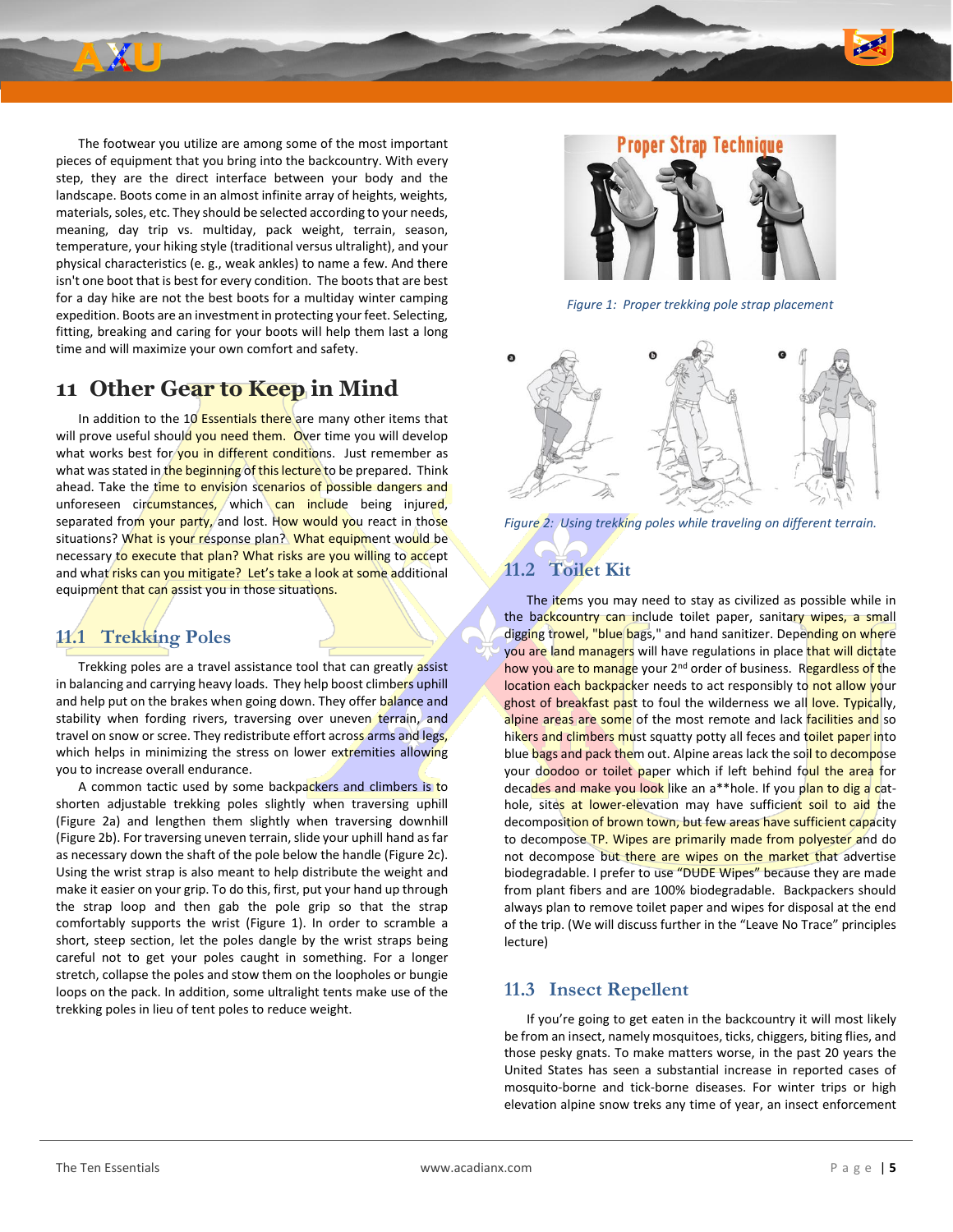

#### <span id="page-5-0"></span>*Table 1: Insect Repellant; credit - (Ronald C. Eng and Julie Van Pelt, 2017)*

If insects are expected to be a potential health hazard and not just an annoyance, use multiple lines of defense: protective clothes, clothes treated with permethrin, and insect repellents applied in the field.

| <b>ACTIVE INGREDIENT</b>           | <b>APPLICATION</b> | <b>EFFECTIVENESS AGAINST</b> |                             |                           |  |
|------------------------------------|--------------------|------------------------------|-----------------------------|---------------------------|--|
| (available concentration)          |                    | <b>Mosquitoes</b>            | <b>Ticks &amp; Chiggers</b> | <b>Biting Flies &amp;</b> |  |
|                                    |                    |                              |                             | <b>Blackflies</b>         |  |
| <b>Field Application</b>           |                    |                              |                             |                           |  |
| DEET (5% - 20%)                    | Clothes & skin     | $2 - 12$ hours               | $2 - 12$ hours              | Poor                      |  |
| Picaridin (5% - 20%)               | Clothes & skin     | $4 - 14$ hours               | $6 - 14$ hours              | Good                      |  |
| IR3535 (7.5% - 20%)                | Clothes & skin     | $2 - 10$ hours               | $2 - 8$ hours               | Yes                       |  |
| Oil of Lemon Eucalyptus (30% -     | Clothes & skin     | 6 hours                      | 6 hours                     | Yes                       |  |
| 40%)                               |                    |                              |                             |                           |  |
| <b>Home or Factory Application</b> |                    |                              |                             |                           |  |
| Permethrin (0.5% - 10%)            | Clothes Only       | <b>Yes</b>                   | <b>Yes</b>                  | <b>Yes</b>                |  |
| Avoid                              |                    |                              |                             |                           |  |
| Citronella and other natural       | Not applicable     | No.                          | <b>No</b>                   | <b>No</b>                 |  |
| ingredients                        |                    |                              |                             |                           |  |

Notes: "Yes" means the repellents effectiveness in number of hours has not been quantified; "No" means it did not meet the benchmark of more than 2 hours' proven repellency. Permethrin applied at home is good through several launderings; factory applications claim effectiveness for the life of the garment. Catnip oil sold as "refined oil of nepeta cataria 7% lotion" is a new, natural ingredient, registered effective against mosquitoes but not ticks.

plan may be unnecessary; but for a low-elevation summer hikes, beating down these pests may be vital. When traveling in areas of the U.S. with disease-carrying mosquitoes (such as West Nile virus) or disease-carrying ticks (such as Lyme disease and Rocky Mountain spotted fever), you should take extra safeguards to avoid being infected by theses blood suckers. When you grab your passport and venture beyond our borders the situation gets really weird and the risk of malaria, Zika, and dengue loom large. In tropical areas, bednetting and antimalaria medications may be justified.

The front line of your defense strategy is a clothing barrier heavy enough to provide a protective shield, including gloves and head nets in really saturated areas. When the weather gets hot, long shirts and pants made of netting may prove worthwhile.

The next defensive measure is to wear factory-or home-applied permethrin-treated clothes as a chemical barrier and applying a spritz of (non-permethrin) repellent (for example, picaridin) as needed in the field to the outer layer of clothing (whether permethrin treated or not). A robust application to the hat and scarf aids to protect the face and pay specific attention to socks as these little suckers have an uncanny ability to target ankles. Finally, take the time to carefully apply a suitable insect repellent to uncovered skin being particularly careful around the face. And know that sometimes the bugs win the battle and retreating to a tent with a full bug screen may be the only way to preserve your sanity.

In the United States, insect repellents must be registered with the Environmental Protection Agency (EPA) and is a great source for all safety and effectiveness claims (**[Table 1](#page-5-0)**). As of when this lecture was researched, only five active ingredients with EPA registrations claim to repel mosquitoes and ticks for more than two hours. These include DEET, Picaridin, Permethrin, 1R3535, and oil of lemon eucalyptus. Botanical oils (citronella, soybean, lemongrass, cedar, et cetera) are only marginally effective. Insect repellent modes of delivery can vary but most come in spray, liquid, cream, stick, and wipe forms and in various concentrations, with sprays the only easy option for clothes.

The prime feeding times of most insects are the hours between dawn and dusk so be on guard. Mosquitoes have trouble tracking targets in windy conditions so use this to your advantage and camp and take breaks accordingly. When using sunscreen and repellent, you should first apply sunscreen and allow it to dry. Once dried, then apply the repellent. To lessen your allure to insects (and bears!), avoid wearing fragrances. In the backcountry that's just weird. In tick country (especially on days when you have been thrashing through brush) be sure to check your clothes, body, and hair carefully at night.

### *11.3.1 DEET*

This tried and true chemical is considered the gold standard against mosquitoes. Is was developed in 1944 for the US Army and entered civilian use in 1957, although permethrin and picaridin are solid competitors. One application of a repellent with a high concentration of DEET will keep mosquitoes from attacking for several hours, though they may still hover about irritatingly. Be mindful that DEET is a strong chemical that can dissolve plastics and synthetic fabrics. While products can be purchased in varying concentrations up to 100%, a 30% concentration is safer and likely sufficient. For extended multi-hour protection use a 30% concentration in a time-release formula. DEET is not particularly effective at repelling biting flies. Blackflies, deer flies, and gnats are more effectively repelled using permethrin-treated clothes and picaridin repellents.

#### *11.3.2 Permethrin*

For tong-lasting use on clothes only, never on skin, permethrin does not prevent insects from landing but rather kills them before they can bite. It is the only insect repellent registered for factory treatment of fabrics. The amount of permethrin allowed in clothes is very low and is inadequately absorbed through the skin, so contact is not a safety concern. With this chemical there is strength in numbers,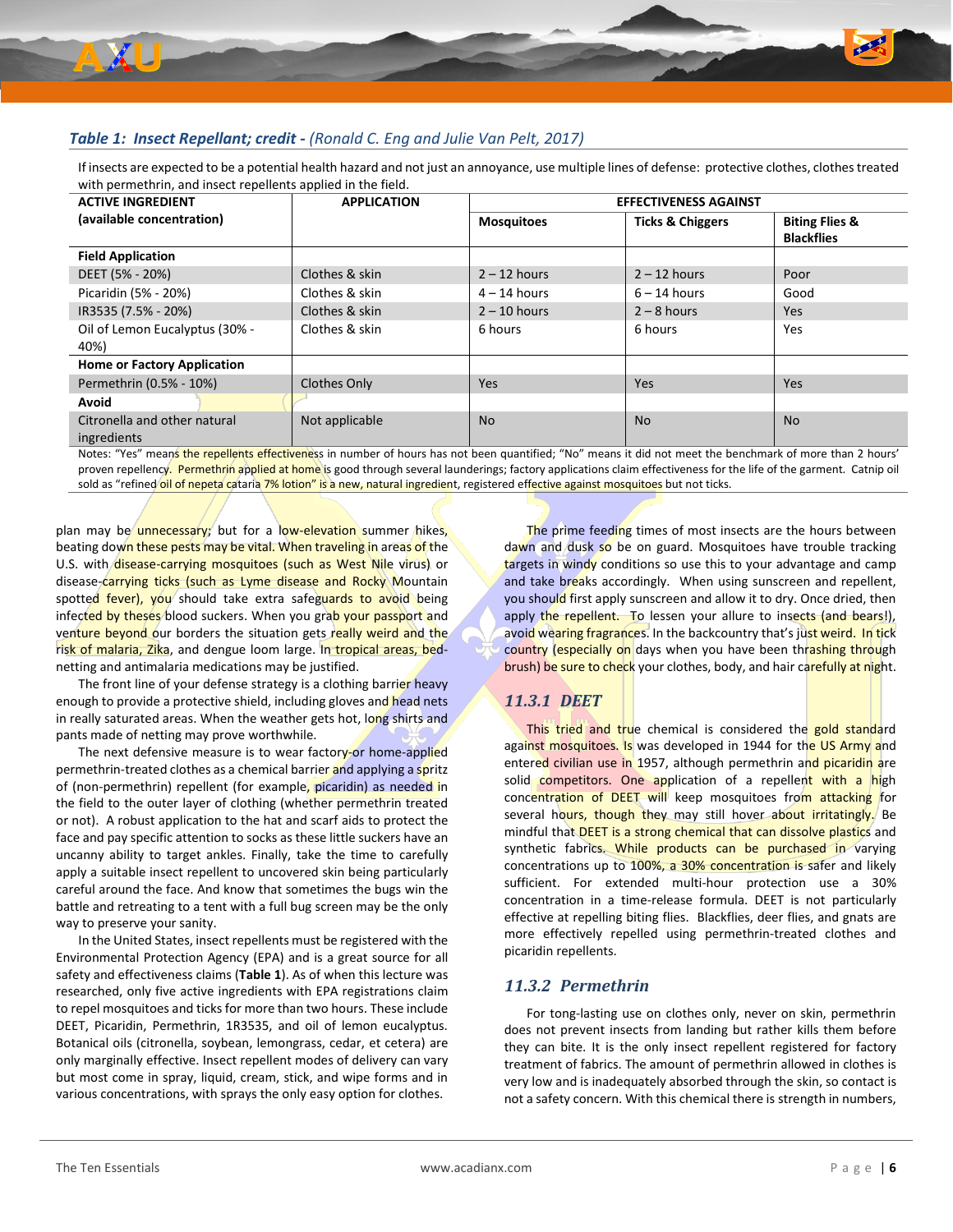

so the more members of the hiking team that use permethrin-treated clothes, the more effective it will be. Permethrin-treated clothes are odorless and compatible with being incorporated with the other four repellents listed here.

#### *11.3.3 Picaridin*

This is also known as KBR 3023, Bayrepel, Icaridin, and Saltidin. It has been available in Europe since 2001 and first registered with the US EPA in 2005. This odorless, non-greasy, non-plastic-melting repellent is the alternative to DEET. Picaridin is recommended to repulse disease-carrying mosquitoes by both the World Health Organization and the US Centers for Disease Control and Prevention. According to the EPA, it claims effectiveness for up to 14 hours for the 20 percent concentration.

#### *11.3.4 1R3535*

According to the EPA, 1R3535 has been used as an insect repellent in Europe for 20 years with no substantial adverse effects. It is solely a repellent and has no killing action and it does not give rise to selection pressure or development of resistance. It is a colorless and almost odorless oil and is intended to be applied to the skin. It has a strong efficacy against various insects like mosquitoes, ticks, and lice. 1R3535 is safe for use on infants, pregnant and breastfeeding women. It is biodegradable and totally degraded in the environment within a short time.

#### *11.3.5 Oil of Lemon Eucalyptus*

(also known as OLE and PMD). Commercially available oil of lemon eucalyptus is chemically synthesized to mimic a naturally occurring molecule similar to menthol. This ingredient is effective against mosquitoes, ticks, biting flies, and gnats.

### **11.4 LOCAL COMMUNICATION DEVICES**

Your team may need the capability to communicate when not in eyesight of one another. Whistles, avalanche transceivers, and walkie-talkies can facilitate communication among a hiking party that could find itself spread out along the route or to locate a lost or injured member.

#### *11.4.1 Whistle*

A whistle's penetrating blast greatly exceeds the range of the human voice and can serve as a rough means of communication in situations in which cries for help cannot be heard. This is certainly true in situations such as being trapped in a crevasse or becoming separated from the party in fog, darkness, or thick forest. Whistles can be much more useful if a hiking party designates specific signals before the trip for "Where are you?", "I'm here and OK," and "Help!" A signal repeated three times from any signaling device is universal for "SOS."

#### *11.4.2 Avalanche Transceiver*

Conditions may call for those heading to the high lands to carry avalanche transceivers, which are used to locate victims of a snowslide. For the purposes of this course a detailed explanation of their use is not necessary as high alpine snow travel is not a basic skill.

#### *11.4.3 Walkie-Talkie or Handheld Two-Way Radio*

The sound of wind and water can muffle sounds and physical obstacles between the two ends of a hiking party blocking line of sight can make communication difficult. Walkie-talkies can greatly ease communication between hiking partners or between a hiking party out exploring and base camp. Walkie-talkies include both handheld amateur "ham" radios and family radio service (FRS) two-way radios. FRS radios are commonly used by hiking parties for short-range comms (up to a few miles or kilometers). Modern handheld amateur "ham" radios are low-cost, lightweight, and in certain areas, can communicate worldwide through "repeaters." In order to be useful, all walkie-talkies in the team must be set to operate at the same frequency. Make sure to bring sufficient batteries and only turn on when needed. For summoning help in remote mountain areas, walkie-talkies are generally not reliable due to line of sight. You should have a PLB satellite communicator, or satellite phone instead.

### **11.5 BATTERIES**

As technology grows so does the available tools at your disposal when stepping out into the wilderness. An ever-growing list of backcountry electronics have now become available to include GPS devices, satellite communicators, headlamps, walkie-talkies, and avalanche beacons. All of which run on batteries, so battery type and size are part of the modern equipment checklist. The standard batteries for most handheld electronics are 1.5-volt AA and AAA. The AA cells contain approximately twice the power capacity of the smaller AAA at a similar price. Batteries operate through a chemical process that are adversely affected by cold temperatures (**[Table 2](#page-6-0)**) and you should be mindful of their effectiveness when heading out into cooler temperatures.

<span id="page-6-0"></span>

| Table 2: Battery Performance at Cold Temperatures; credit - |
|-------------------------------------------------------------|
| (Ronald C. Eng and Julie Van Pelt, 2017)                    |

| <b>Temperature</b><br>in Degrees   | <b>Disposable</b><br><b>Alkaline</b> | Lithium   | Rechargeable<br>NiMH | Li-ION    |
|------------------------------------|--------------------------------------|-----------|----------------------|-----------|
| Overall                            | Poor                                 | Excellent | Poor                 | Excellent |
| 32°F (0°C)                         | 70%                                  | 100%      | 75%                  | 90%       |
| $-4^{\circ}$ F (-20 $^{\circ}$ C)  | 25%                                  | 80%       | 25%                  | 80%       |
| $-40^{\circ}$ F (-40 $^{\circ}$ C) | 0%                                   | 50%       | 0%                   | 50%       |

**Note:** The minimum recommended operating temperature for each type of battery (in order from left to right) is -4° (-20°C), -40°F (-40°C), 32°F (0°C), -40°F (-40°C)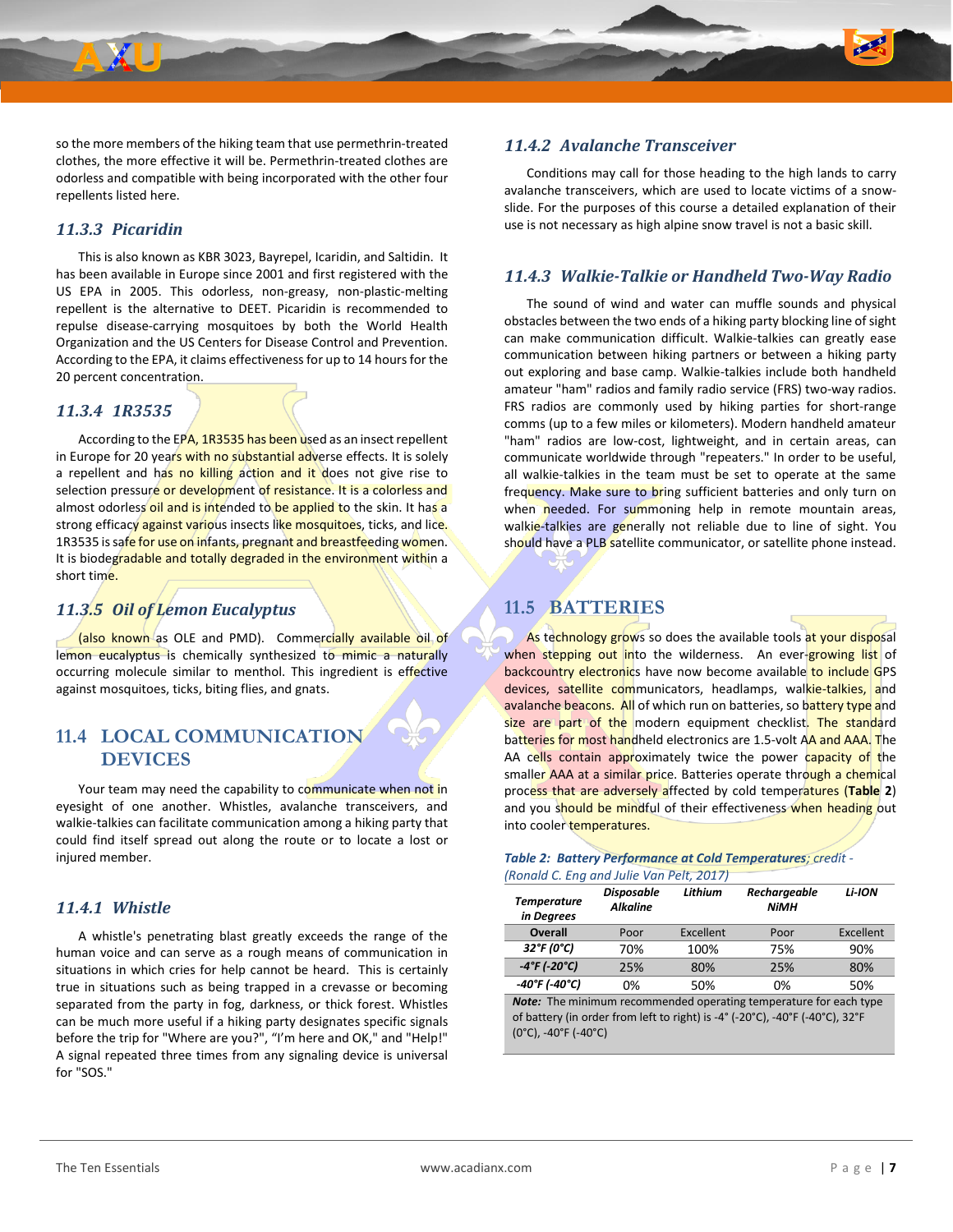

Alkaline batteries are the most commonly available generalpurpose power source. Their major drawback is that the voltage (therefore, brightness) drops considerably as they discharge. Cooler temperatures can drastically accelerate this voltage drop which results in a significantly shorter battery life.

#### *11.5.2 Lithium batteries*

Lithium batteries have a much longer life than alkaline, they are much lighter, but they also cost more. Voltage remains virtually consistent over the life of their charge, and effectiveness at 0 degrees Fahrenheit (minus 18 degrees Celsius) is nearly the same as at room temperature. The more powerful the electronic device, the more of an advantage that lithium batteries have over their alkaline cousins. Cooler temperatures only compound this advantage. For coldweather trips, lithium **batteries are the best** choice for high-powered headlamps and other critical devices such as the PLB satellite communicators.

#### *11.5.3 Rechargeable Batteries*

One popular strategy is to use rechargeable batteries for your main power source and disposable batteries as spares. Nickel-metal, hydride (NIMH) rechargeable batteries have replaced the once common nickel-cadmium (Nicd) in standard AA and AAA sizes, while lithium-ion (Li-jon) batteries are usually found in higher-voltage consumer electronics such as phones. Caution NIMH batteries tend to self-discharge rapidly in storage at approximately 30% per month. Always start with a full charge.

#### *11.5.4* **Lithium-Ion Batteries**

Li-ion batteries (not to be confused with disposable lithium batteries) are the powerplants inside phones, cameras, and most battery packs (see below). Li-ion batteries are not yet available in standard 1.5-volt AA and AAA sizes, Li-ion batteries perform well in cold temperatures.

#### *11.5.5 Portable Battery Packs*

Based on Li-ion technology, portable battery packs are a handy way to store additional power to recharge Li-ion-powered devices such as phones, PLBs and GPS devices. Their capacity is rated in milliamp hours (mAh), with about 3000 mAh currently needed to juice back up your typical cell phone. As these may also loose power while in storage, as with all devices, you should ensure they are fully charged before you step out onto the trail.

#### *11.5.6* **Solar Panels**

Affected by cloud cover, adverse weather, length of day, and amount of sunlight, the use of portable solar panels requires planning and attention. The higher a panels wattage, the faster it charges. While panels can charge devices directly each passing cloud or shade from a tree can disrupt the process. A more reliable option is to charge an intermediate portable battery pack.

Regardless of your choice, make sure you start each trip with batteries compatible with your headlamp and navigation tools, all with more than sufficient charge to handle any reasonable emergency.

### **11.6 Winter Specific Items** *11.6.1 lce Axe*

The ice axe is essential for preventing or arresting falls on steep snow and glaciers by allowing the user to perform a self-rescue. In addition, the ice axe is very useful tool on snow-covered alpine trails and for traveling in steep heather, scree, or brush. It can assist in crossing streams and used for digging sanitation holes.

#### *11.6.2 Crampons and MICROspikes*

While an ice axe is essential, especially in a self-rescue for a fall on steep snow or ice, crampons will help prevent a fall from ever occurring. On icy alpine trails, MicROspikes (essentially "tire chains" for your boots) can prevent an inadvertent summersault into a tree and are crucial when traversing ice covered switchbacks.

## **12 Preparing for the Backcountry**

When you go into the wilderness, you should carry essential gear and leave the rest at home. Achieving that balance takes knowledge and good judgment. Understanding the basics of clothing and equipment will help you decide on those essentials needed to be safe, dry, and comfortable in the wilderness. This is only the beginning of your discovery of the backcountry. The next lecture on gear systems will further expand your horizons on what is needed for multi-day adventures into the backcountry.

**Information compiled by: Jeremiah Pastor AcadianX Expedition Leader**